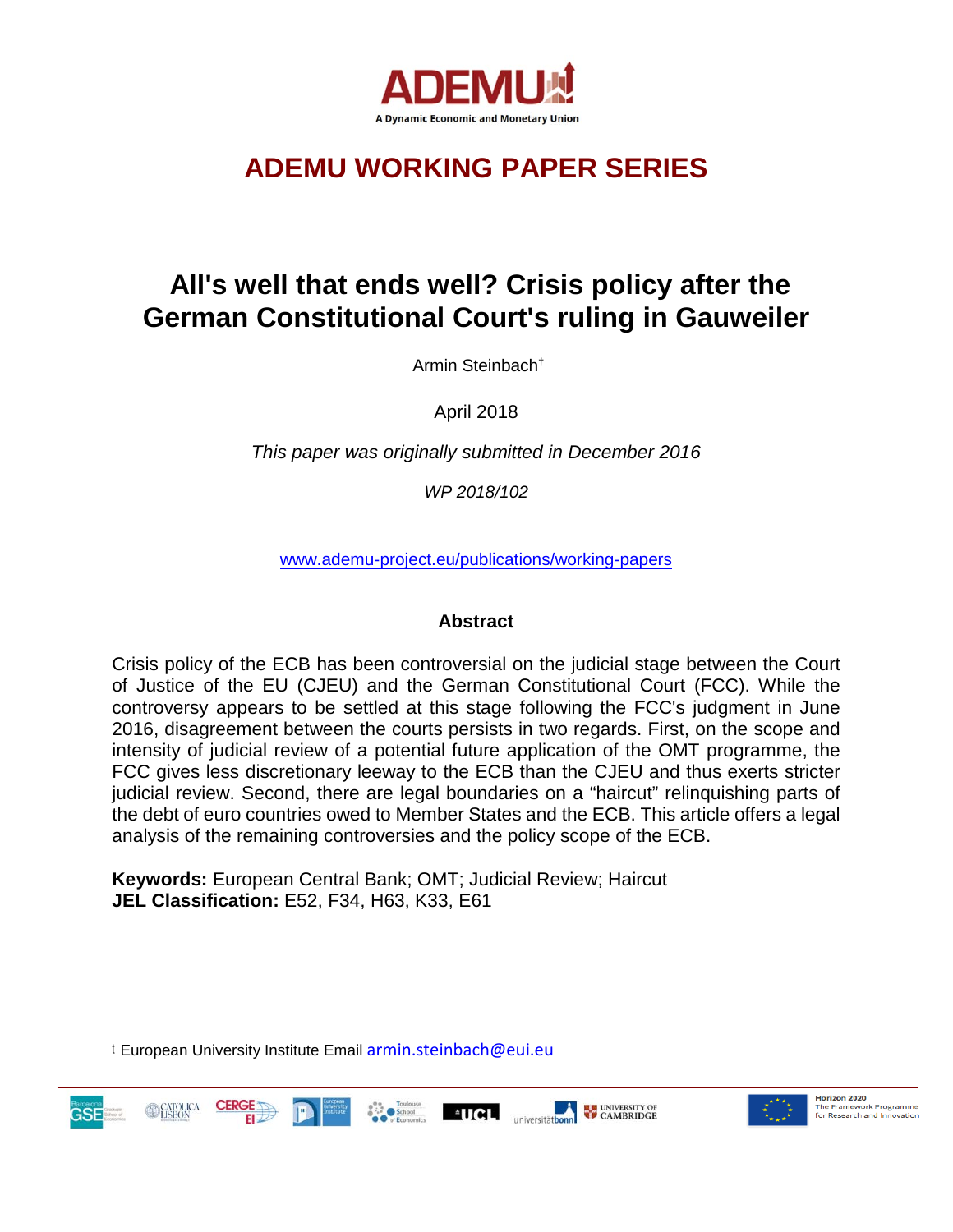

# **Acknowledgments**

The author would like to acknowledge the support of the ADEMU project, "A Dynamic Economic and Monetary Union. This project is related to the research agenda of the ADEMU project, "A Dynamic Economic and Monetary Union". ADEMU is funded by the European Union's Horizon 2020 Program under grant agreement N° 649396 (ADEMU).

This is an Open Access article distributed under the terms of the Creative Commons Attribution License Creative Commons Attribution 4.0 International, which permits unrestricted use, distribution and reproduction in any medium provided that the original work is properly attributed.



\_\_\_\_\_\_\_\_\_\_\_\_\_\_\_\_\_\_\_\_\_\_\_\_\_





The ADEMU Working Paper Series is being supported by the European Commission Horizon 2020 European Union funding for Research & Innovation, grant agreement No 649396.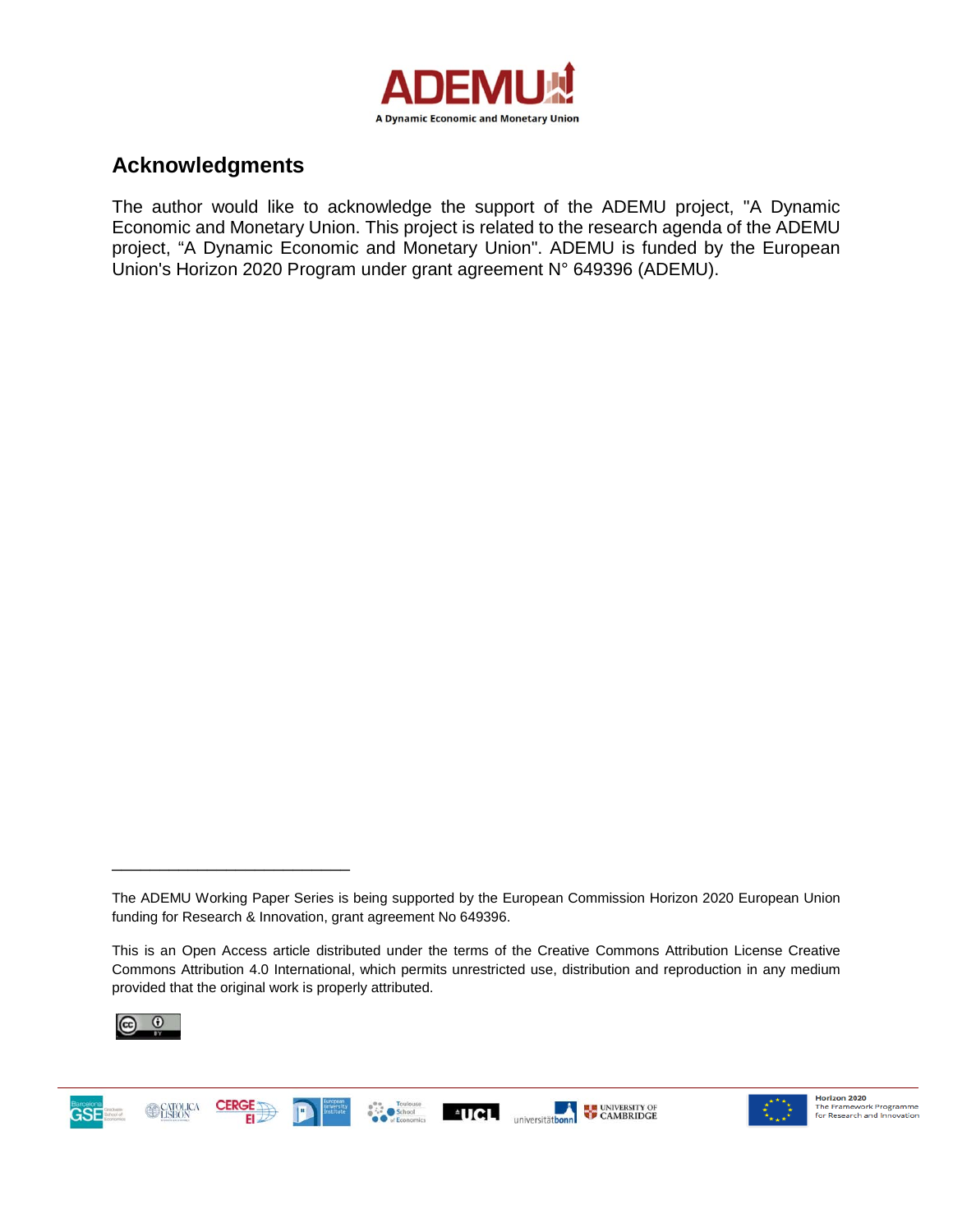# **All's [well](https://dict.leo.org/ende/index_de.html#/search=well&searchLoc=0&resultOrder=basic&multiwordShowSingle=on&pos=0) [that](https://dict.leo.org/ende/index_de.html#/search=that&searchLoc=0&resultOrder=basic&multiwordShowSingle=on&pos=0) [ends](https://dict.leo.org/ende/index_de.html#/search=ends&searchLoc=0&resultOrder=basic&multiwordShowSingle=on&pos=0) well? Crisis policy after the German Constitutional Court's ruling in** *Gauweiler*

Armin Steinbach[\\*](#page-2-0)

BVerfG, judgment of 21 June 2016, 2 BvR 2728/13 following preliminary ruling of CJEU in Case C-62/14, – *Gauweiler and Others*, ECLI:EU:C:2015:400

### **1. Introduction**

 $\overline{a}$ 

The widely debated controversy between the German Constitutional Court (FCC) and the CJEU, which led to the first preliminary ruling of the FCC to the CJEU in history, has ultimately not entered the final stage of escalation. Some scholars saw the "Kooperationsbeziehung"<sup>[1](#page-2-1)</sup> (cooperative relationship) between the two Courts seriously at risk. [2](#page-2-2) Following the preliminary ruling of the CJEU in Gauweiler on June 16, 2015, the FCC finally accepted the safeguard measures specified by the  $CJEU<sup>3</sup>$  $CJEU<sup>3</sup>$  $CJEU<sup>3</sup>$  in order to restrain the OMT programme should it once become operational.<sup>[4](#page-2-4)</sup> Hence, the FCC's judgment brings to an end an iterative dialogue through four phases: Initially, the ECB adopted its OMT programme,<sup>[5](#page-2-5)</sup> as a consequence of which individuals claimed the incompatibility with the German constitution leading to the preliminary request of the FCC,<sup>[6](#page-2-6)</sup> which then gave rise to the CJEU's decision in Gauweiler,<sup>[7](#page-2-7)</sup> to which the

<span id="page-2-0"></span><sup>\*</sup> Jean Monnet Fellow (European University Institute, Florence); Associate Member, Nuffield College (Oxford University); armin.steinbach@eui.eu; a shorter German version of this article will be published in JuristenZeitung.

<span id="page-2-1"></span><sup>&</sup>lt;sup>1</sup> Initially propounded by the FCC in its Maastricht decision, Maastricht, 12 October 1993, BVerfGE 89, 155, 175, 178.

<span id="page-2-2"></span><sup>&</sup>lt;sup>2</sup> On the confrontation and the effect on the cooperative relationship between the two Courts, see Craig und Markakis, "Gauweiler and the Legality of Outright Monetary Transactions", 41 *EL Rev.* (2016), 1 (14);

[Dicosola, Fasone and Spigno,](http://www.germanlawjournal.net/s/PDF_Vol_16_No_06_01-CJEU-Preliminary-References-Foreword.pdf) "The Prospective Role of Constitutional Courts in the Advisory Opinion

Mechanism Before the European Court of Human Rights", 16 GLJ (2015), 1317, as well as the contributions in the special edition of the German Law Journal (2015) 16(6).

<span id="page-2-3"></span><sup>3</sup> Case C-62/14, *Gauweiler and Others*, ECLI:EU:C:2015:400, paras. 106 ff.

<span id="page-2-4"></span><sup>4</sup> BVerfG (Federal Constitutional Court), judgment of 21 June 2016, 2 BvR 2728/13.

<span id="page-2-5"></span><sup>5</sup> EZB, Monthly Bulletin 2012/9, 7.

<span id="page-2-6"></span><sup>6</sup> BVerfG, Order of 14 January 2014, 2 BvR 2728/13.

<span id="page-2-7"></span><sup>7</sup> Case C-62/14, *Gauweiler and Others*.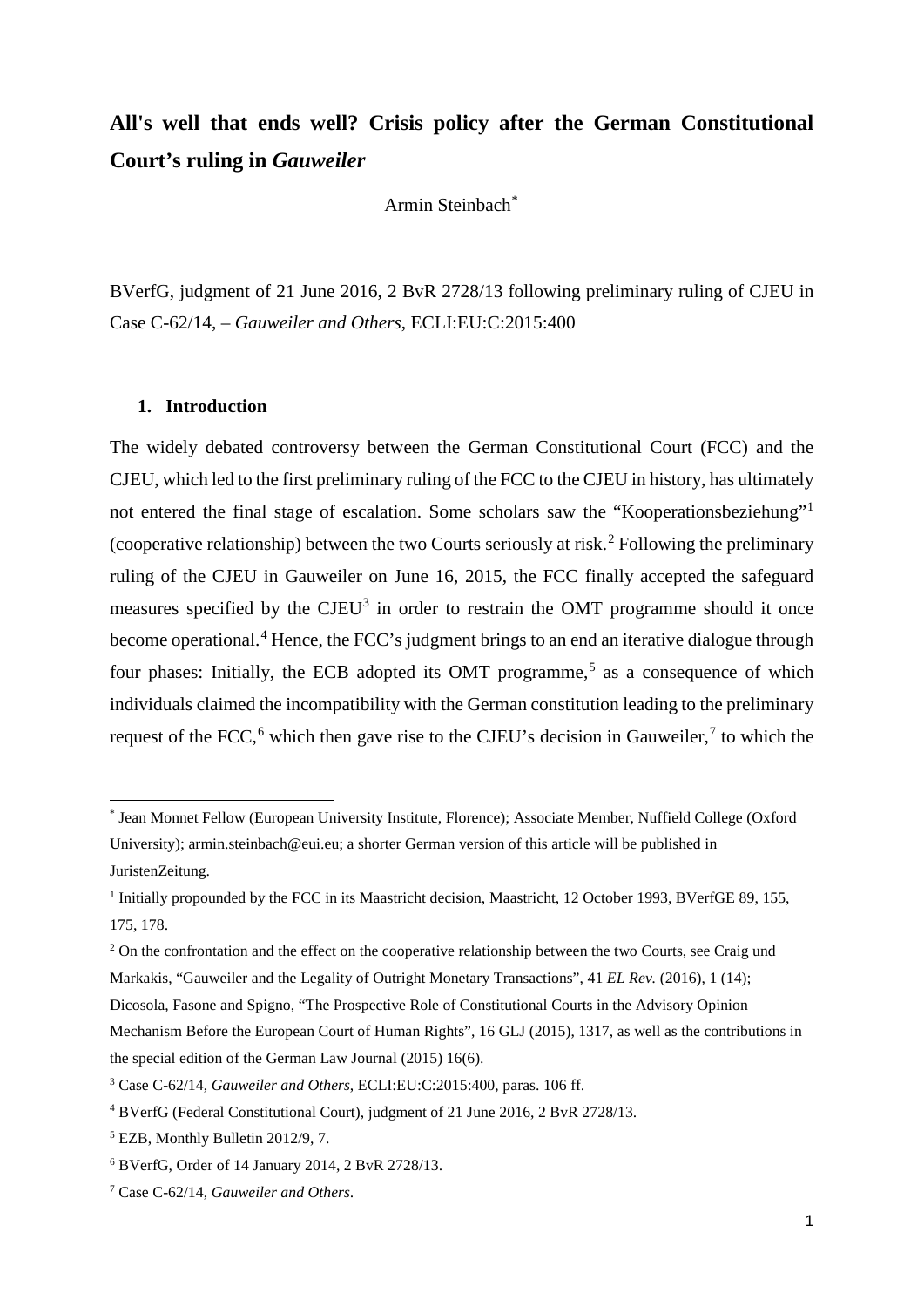FCC has recently made its final judgment. Along this way, the initial OMT policy decision has been subject to changes and constraints rendering its practical application both lawful (for FCC and CJEU) and implementable (for the  $ECB<sup>8</sup>$  $ECB<sup>8</sup>$  $ECB<sup>8</sup>$ ).

Already in its preliminary request, the FCC had determined a way how the OMT decision could be applied consistently with EU law. In that ruling, despite its heavy criticism against the OMT programme, it had thereby indicated a potential solution to the dispute by accepting the validity of the OMT ruling, provided that the ECJ would agree to stipulate some restrictive requirements for the implementation of the OMT programme. [9](#page-3-1) More specifically, the FCC had requested from the CJEU a ruling that would restrict the OMT decision to the effect that it, "when comprehensively assessed and evaluated, essentially complies" with the conditions set by the FCC.<sup>[10](#page-3-2)</sup> The CJEU then responded to this demand of the FCC by specifying a number of safeguards on the OMT programme aimed at ensuring the compatibility of the OMT programme with EU law. These safeguards formulated by the CJEU, in turn, led the FCC in its recent and last judgment to draw a red line marking the limits of its *ultra vires*-control. Noncompliance with these safeguards would lead the application of OMT to amount to an "ausbrechender Rechtsakt" incompatible with the German constitution. However, the present judgment suggests that the red line drawn by the FCC may go beyond the line previously sketched by the CJEU underscoring that several incompatibilities between the two courts persist and could become relevant in future again. More specifically, controversies between the two courts seem to persist in relation to the scope of judicial review of ECB's decisions and the legal treatment of a "haircut" on public debt.

#### **2. The Reasoning of the Court**

The standard of review for the FCC was to verify the precedence of application of European Union law, which in line with the constitutional requirements only extends within the demarcations of the constitutional identity of the German Basic Law. As in previous judgments of the FCC, the democratic principle is at the core of the court's concern in assessing the

<span id="page-3-0"></span><sup>8</sup> Draghi, *Hearing of the Committee on Economic and Monetary Affairs of the European Parliament* (21 June 2016).

<span id="page-3-1"></span><sup>9</sup> BVerfGE 134, [366](https://ezproxy-prd.bodleian.ox.ac.uk:3571/?typ=reference&y=300&b=134&s=366&z=BVERFGE) para. 99.

<span id="page-3-2"></span><sup>&</sup>lt;sup>10</sup> The formulation chosen by the FCC allows all parties to save their faces, BVerfG, judgment of 21 June 2016, 2 BvR 2728/13, para. 193.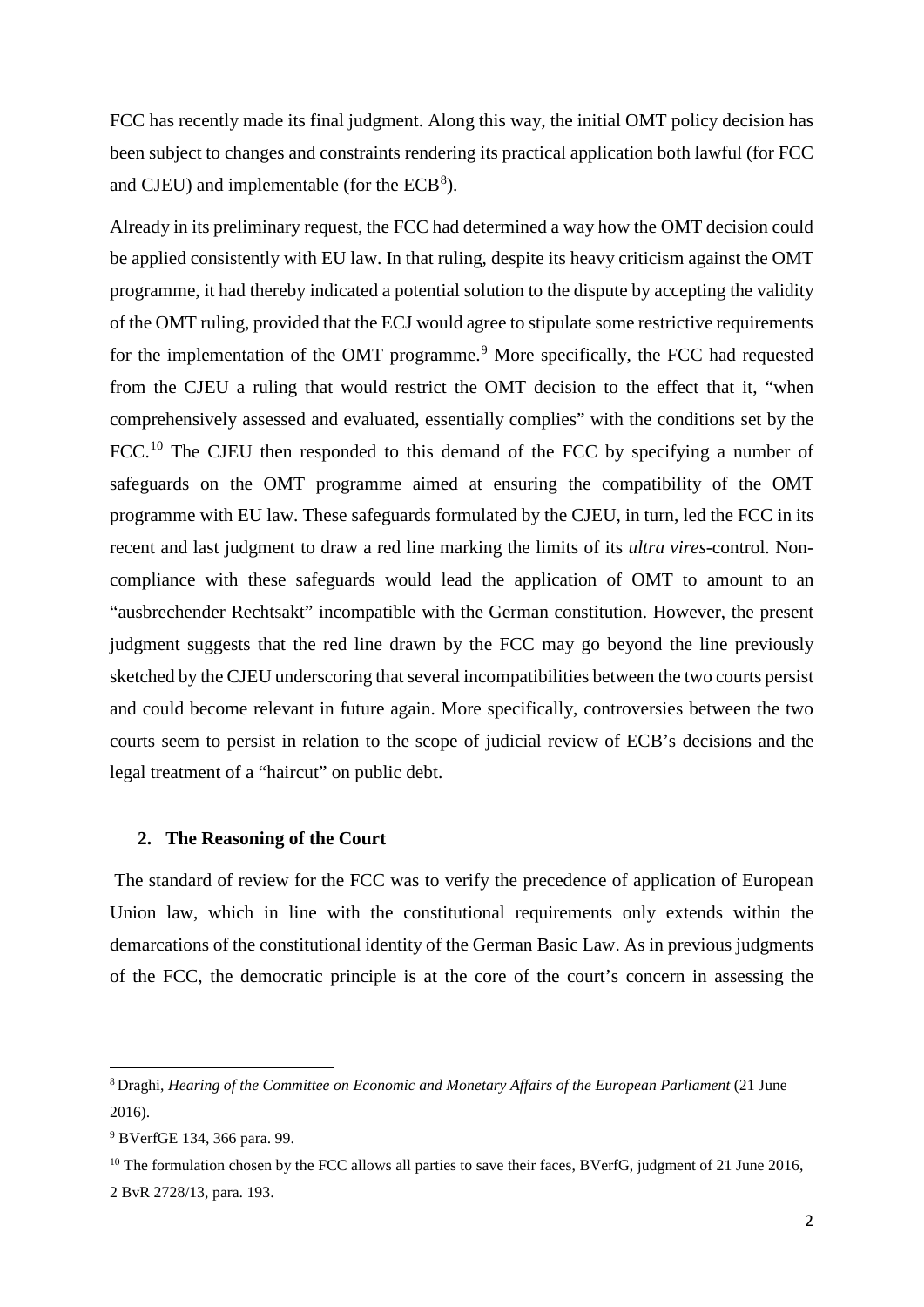compliance of the EU act with the Constitution.<sup>[11](#page-4-0)</sup> More specifically, the principle of sovereignty of the people would be infringed if institutions of the European Union that are not adequately democratically legitimised through the European integration agenda (*Integrationsprogramm*) laid down in the Act of Approval exercise public authority. The FCC thus refers to the "Integrationsprogramm", the contours of which it had previously shaped (and later refined) in its *Maastricht* judgment on the compatibility of the Lisbon Treaty with the Constitution.<sup>[12](#page-4-1)</sup> The FCC considers an act to go beyond the "Integrationsprogramm", if the act "manifestly exceeds" the competences transferred to the European Union.<sup>[13](#page-4-2)</sup> In relation to the OMT programme, the FCC finds that the boundaries of *ultra vires* are not violated as the programme remains within the bounds of the respective competences and does not violate the prohibition of monetary financing of the budget,  $14$  because, "when comprehensively assessed and evaluated", the prerequisites defined by the CJEU meet the requirements formulated by the FCC's order requesting a preliminary ruling.

However, it is the FCC's reference to the "serious objections" it continues to have vis-à-vis the assessment of the CJEU which reveal the persistent disagreement of the two courts about the lawfulness of the programme. On the one hand, the FCC appreciates the restrictions imposed by the CJEU on the programme, in particular the binding limits for the implementation of OMT and the judicial review to which the acts implementing OMT would ultimately be subject. On the other hand, the FCC's "objections concern the way the facts of the case were established, the way the principle of conferral was discussed, and the way the judicial review of acts of the European Central Bank that relate to the definition of its mandate was conducted". [15](#page-4-4)

More specifically, the FCC criticizes the CJEU for not having questioned the monetary policy objective of the OMT measures and for not having taking account the evidence arguing against

<span id="page-4-0"></span><sup>&</sup>lt;sup>11</sup> Murswiek, "ECB, ECJ, Democracy, and the Federal Constitutional Court: Notes on the Federal Constitution Court's Referral Order from 14 January 2014", 15 GLJ (2014), 158 ff.

<span id="page-4-1"></span><sup>&</sup>lt;sup>12</sup> BVerfGE 89, 155, 187 f.; see also Mayer, "Rebels without a cause", 15 GLJ (2014), 116ff.

<span id="page-4-2"></span><sup>&</sup>lt;sup>13</sup> Adamski, "Economic constitution of the euro area after the Gauweiler preliminary ruling", 52 CML Rev.

<sup>(2015), 1451, 1478;</sup> Claes and Reestman, "The Protection of National Constitutional Identity and the Limits of European Integration at the Occasion of the Gauweiler Case", 16 GLJ (2015), 917; Bast, "The Perils and Pitfalls of Ultra Vires Review", 15 GLJ (2014), 167, 175; Mayer, "Rebels without a cause? A critical analysis of the German Constitutional Court's OMT reference", 15 GLJ (2014), 111.

<span id="page-4-3"></span><sup>&</sup>lt;sup>14</sup> On the consequence of the FCC finding an EU act to be *ultra vires*, see Mayer, "Rebels without a cause? A critical analysis of the German Constitutional Court's OMT reference", 15 GLJ (2014), 111, 124ff.

<span id="page-4-4"></span><sup>15</sup> BVerfG, judgment of 21 June 2016, 2 BvR 2728/13, para. 181. (own translation)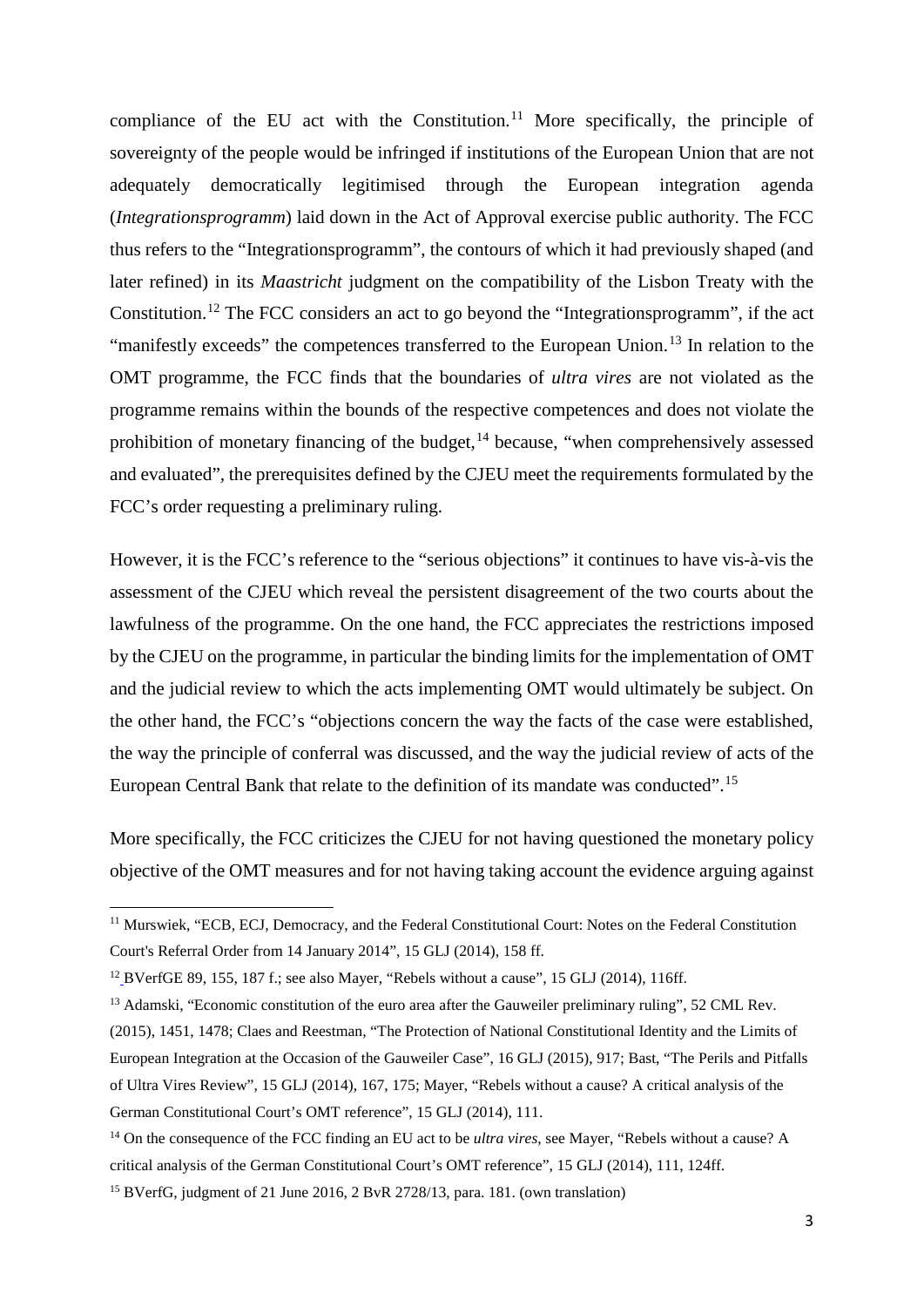a character of monetary policy.[16](#page-5-0) In its previous referral judgment, the FCC had elaborated extensively on the allocation of competences of the OMT, and ultimately referred to the expertise of the German *Bundesbank* for supporting its finding that OMT would be a measure of economic policy (and thus in violation of the Treaty's order of competence).[17](#page-5-1) It seems that the FCC remains unconvinced when stating that the restrictions imposed on the application of the OMT programme do not suffice to avoid the encroachment of the programme upon economic policy (highlighting the FCC's persistent conjecture that OMT is actually an economic policy measure).<sup>[18](#page-5-2)</sup> Further, seemingly the most important issue for the FCC, given the importance it places on the democratic principle and the safeguarding of the limits of the "Integrationsprogramm", is that the comparatively wide independence of the ECB undermines the ECB's level of democratic legitimation – this leads the FCC to call for a "restrictive interpretation and to particularly strict judicial review of the mandate of the European Central Bank".<sup>[19](#page-5-3)</sup> More broadly, this request for intense judicial review and restrictive interpretation of ECB competences corresponds to the FCC's attempt (inspired by standard legitimacy doctrine under the democratic principle<sup>[20](#page-5-4)</sup>) to safeguard the principle of sovereignty of the people.

Despite these concerns indicating the persistent disagreement of the FCC, it is the compelling requirements specified by the CJEU and restricting the implementation of the OMT programme which ultimately lead the FCC not to see an *ultra vires* act, because the restrictions on the OMT programme "make it appear acceptable to assume that the character of the OMT programme is at least to the largest extent monetary in kind".<sup>[21](#page-5-5)</sup> For the same reasons, and due to the safeguard mechanisms specified by the CJEU, the FCC sees its own requisites formulated in its order of 14 January 2014 "when comprehensively assessed and evaluated" to be fulfilled to the end that it does not find a violation of the ban on monetary financing. It finally reiterates the precise restrictions to be imposed on the application of the OMT programme, notably that purchases are not announced; the volume of the purchases is limited from the outset; there is a minimum

<span id="page-5-0"></span><sup>16</sup> BVerfG, judgment of 21 June 2016, 2 BvR 2728/13, para. 182.

<span id="page-5-1"></span><sup>&</sup>lt;sup>17</sup> BVerfG, Order of  $14.01.2014 - 2$  BvR 2728/13, para. 71.

<span id="page-5-2"></span><sup>18</sup> BVerfG, judgment of 21 June 2016, 2 BvR 2728/13, para. 196.

<span id="page-5-3"></span><sup>19</sup> BVerfG, judgment of 21 June 2016, 2 BvR 2728/13, para. 187.

<span id="page-5-4"></span><sup>&</sup>lt;sup>20</sup> Accordingly, every act of public authority must be able to be traceable to the legislator along the ladder of

hierarchy (Böckenförde, "Demokratie als Verfassungsprinzip" in Böckenförde (ed.), *Staat, Verfassung,* 

*Demokratie, Studien zur Verfassungstheorie und zum Verfassungsrecht*, 2nd ed. (Frankfurt am Main, 1991), 289, 299.

<span id="page-5-5"></span><sup>&</sup>lt;sup>21</sup> BVerfG, judgment of 21 June 2016, 2 BvR 2728/13, para. 196.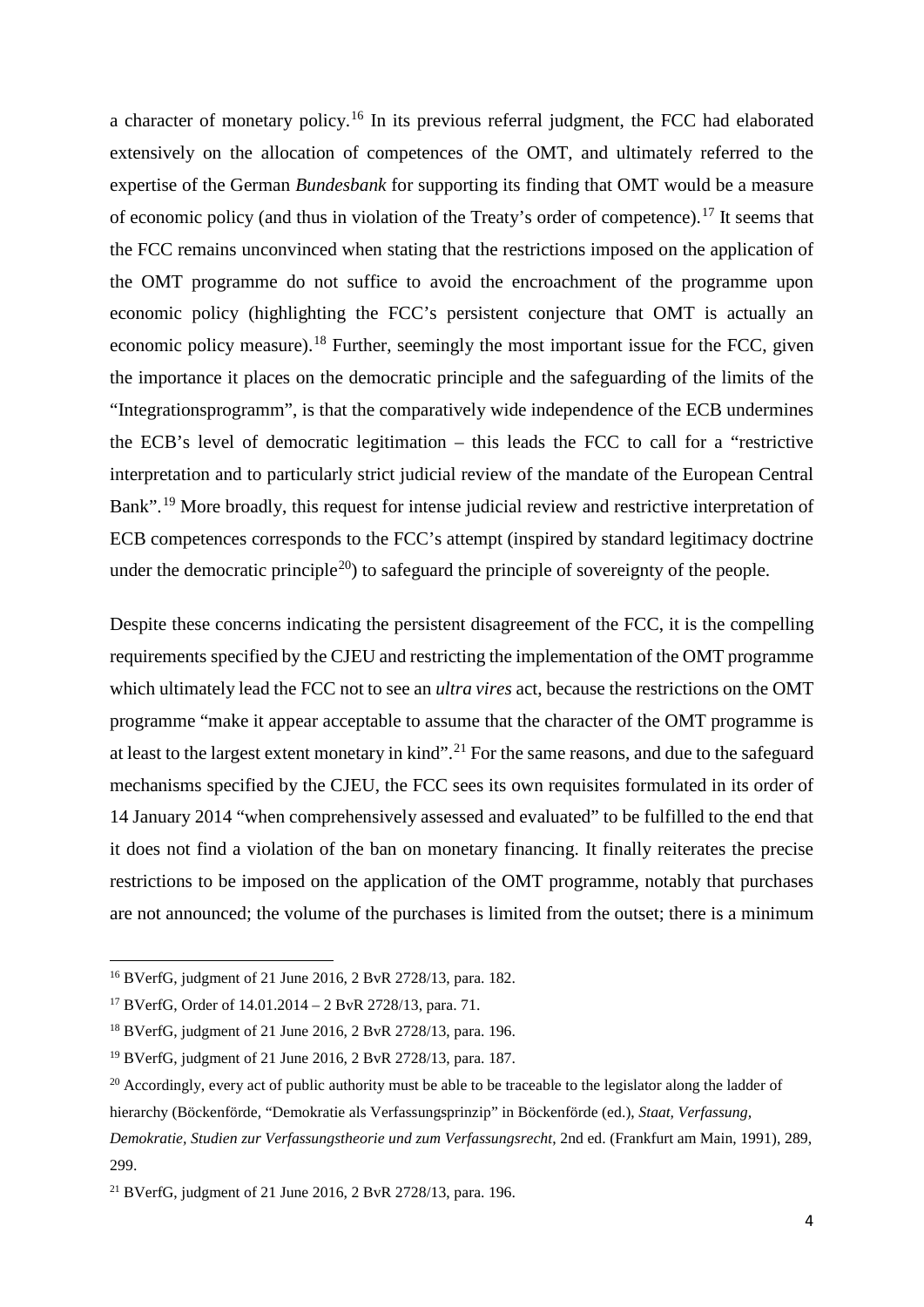period between the issue of the government bonds and their purchase by the ESCB that is defined from the outset and prevents the issuing conditions from being distorted; the ESCB purchases only government bonds of Member States that have bond market access enabling the funding of such bonds; purchased bonds are only in exceptional cases held until maturity; and purchases are restricted or ceased and purchased bonds are remarketed should continuing the intervention become unnecessary.[22](#page-6-0)

#### **3. Comment**

 $\overline{a}$ 

The judgment puts a (preliminary) end to a controversy about the scope of the ECB's competences, which had not only triggered a controversy between the two courts, but also among policy-makers,<sup>[23](#page-6-1)</sup> as well as in economic<sup>[24](#page-6-2)</sup> and legal scholarship.<sup>[25](#page-6-3)</sup> From a legal doctrinal

<span id="page-6-3"></span><sup>25</sup> Arguing in favour of EU consistency of the OMT programme: Borgers, "Outright monetary transactions and the stability mandate of the ECB: Gauweiler", 53 CML Rev. (2016), 1, 53; Beukers, "The new ECB and its relationship with the eurozone Member States", 50 CML Rev. (2013), 1579, 1613 f.; Herrmann, "Die Bewältigung der Euro-Staatsschulden-Krise an den Grenzen des deutschen und europäischen Währungsverfassungsrechts", (2012) EuZW, 805, 810 f.; Heun, "Eine verfassungswidrige Verfassungsgerichtsentscheidung - der Vorlagebeschluss des BVerfG vom 14.1.2014", (2014) JZ, 331, 333 ff.; Mayer, "Rebels without a cause? Zur OMT-Vorlage des Bundesverfassungsgerichts", (2014) EuR, 473, 478; Selmayr, "Grundzüge des Rechts der Währungsunion" in Müller-Graff (Ed.), *Europäisches Wirtschaftsordnungsrecht* (St. Gallen, 2015), § 23 para. 251; Steinbach, "The compatibility of the ECB's sovereign bond purchases with EU law and German constitutional law", 39 *Yale Journal of International Law Online* (2013), 15; Thiele, "Die EZB als fiskal- und wirtschaftspolitischer Akteur?", (2014) EuZW, 694, 695 f.; Ukrow, "Von Luxemburg lernen heißt Integrationsgrenzen bestimmen", (2014) ZEuS, 119, 131 ff.; other scholars consider OMT to be in violation of EU law, e.g., Klement, "Der geldpolitische Kompetenzmechanismus", (2015) JZ, 760; Murswiek, "ECB, ECJ, Democracy, and the Federal Constitutional Court: Notes on the Federal Consitution Court's Referral Order from 14 January 2014", 15 GLJ (2014), 147;

<span id="page-6-0"></span><sup>22</sup> BVerfG, judgment of 21 June 2016, 2 BvR 2728/13, para. 199.

<span id="page-6-1"></span><sup>&</sup>lt;sup>23</sup> See Fairless, German Finance Minister Disagrees with ECB but Says Its Political Independence Is Vital, (11) April 2016) *Wall Street Journal*, available at http://blogs.wsj.com/brussels/2016/04/11/german-finance-ministerdisagrees-with-ecb-but-says-its-political-independence-is-vital/.

<span id="page-6-2"></span><sup>&</sup>lt;sup>24</sup> For the economists' perspective, see critics on the ECB's OMT programme: Sinn, "Verantwortung der Staaten und Notenbanken in der Eurokrise", 66 *IFO Schnelldienst* (2013), 3, 9-30; Deutsche Bundesbank, *Federal Constitutional Court of Germany regarding the lawsuits with file reference 2 BvR 1390/12, 2 BvR 1421/12, 2 BvR 1439/12, 2 BvR 1824/12, 2, BvR 6/12* (21 December 2012); by contrast, the OMT programme also gained support, see De Grauwe, "Greece is solvent but illiquid: What should the ECB do?", *CEPS Commentary* (18 June 2015); Wolff, "The ECB's OMT Programme and German Constitutional Concerns", *Think Tank 20: The G-20 and Central Banks in the New World of Unconventional Monetary Policy* (2013); Henry, "Unkonventionelle Geldpolitik in Krisenzeiten", (2012) *Kurswechsel*, 64.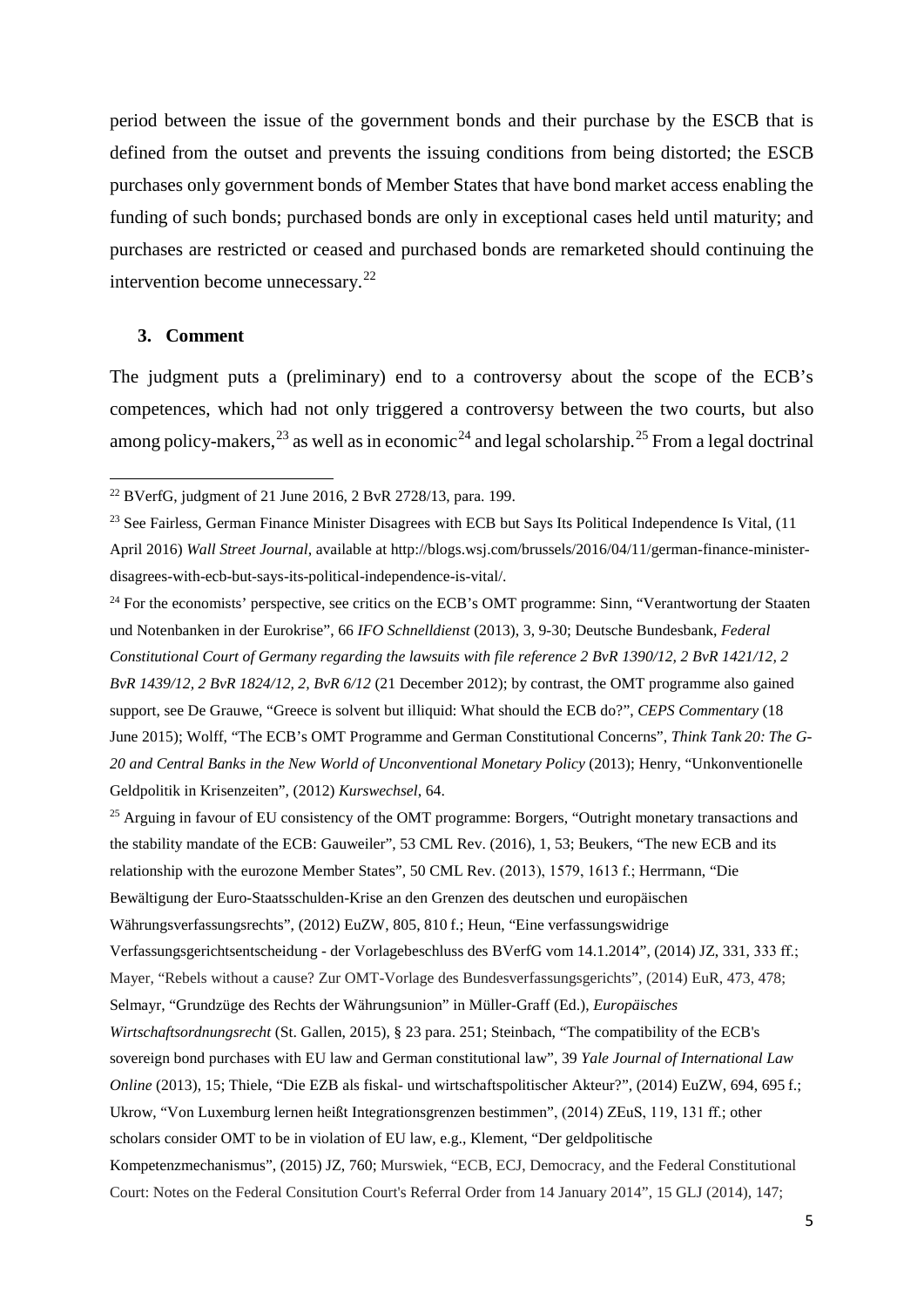perspective, the institute of "EU law consistent application" has enabled both courts to save their faces, at the same time avoiding open conflict. More specifically, the differentiation between the OMT policy decision of 6 September 2012, on the one hand, and the future implementation of the OMT programme, on the other, allows the FCC to maintain its very critical stance vis-à-vis the OMT policy decision (including its doubtful character as monetary policy measures), but accept the CJEU's restrictions on the actual implementation of the policy decision (if one day it were to become operational). In other words, the present judgment reveals that the FCC continues to disagree with the CJEU on the nature of the OMT policy decision (monetary or economic), but the conditions specified by the CJEU ensure an application of the (otherwise from the FCC's presumably unlawful) OMT programme which is consistent with EU law.

More specifically, disagreement persists in notably two regards, even if this disagreement does not have legal consequences at this point in time. The unresolved issues between the two courts concern scope and intensity of judicial review of a potential future OMT application (1) and the compatibility with the ban on monetary financing of a "haircut" on bonds held in the ECB's portfolio (2). While the controversy appears to be settled at this stage, it may become relevant again in two potential future scenarios: If the OMT policy decision actually became operational, and if a "haircut" relinquishing parts of the debt of euro countries owed to Member States and the ECB occurred, which is currently called for from various sides.<sup>[26](#page-7-0)</sup>

# **I. Judicial review of the ECB**

#### **a) Judicial restraint or extended judicial control?**

Schmidt, "Die entfesselte EZB", (2015) JZ, 317 ff.; Siekmann, "The Legality of Outright Monetary Transactions (OMT) of the European System of Central Banks", *Institute for Monetary and Financial Stability (IMFS) Working Paper Series No.* 90 (2015), 18 ff.

<span id="page-7-0"></span><sup>26</sup> See von Bogdandy, Fratzscher and Wolff, "Griechenland-Krise: Schuldenschnitt auch ohne Grexit möglich", (23 July 2015) *Frankfurter Allgemeine Zeitung*, 6; Steinbach, "Die Beteiligung öffentlicher Gläubiger im Rahmen der europäischen Staatsschuldenkrise", (2013) JZ, 1148; the Greek debt sustainability has repeatedly been questioned by the International Monetary Fund (IMF), see IMF Country Report No. 16/130 (May 2016), available at http://www.imf.org/external/pubs/ft/scr/2016/cr16130.pdf; see also Gros and Mayer, "Debt reduction without default?", *CEPS Policy Brief No.* 233 (February 2011).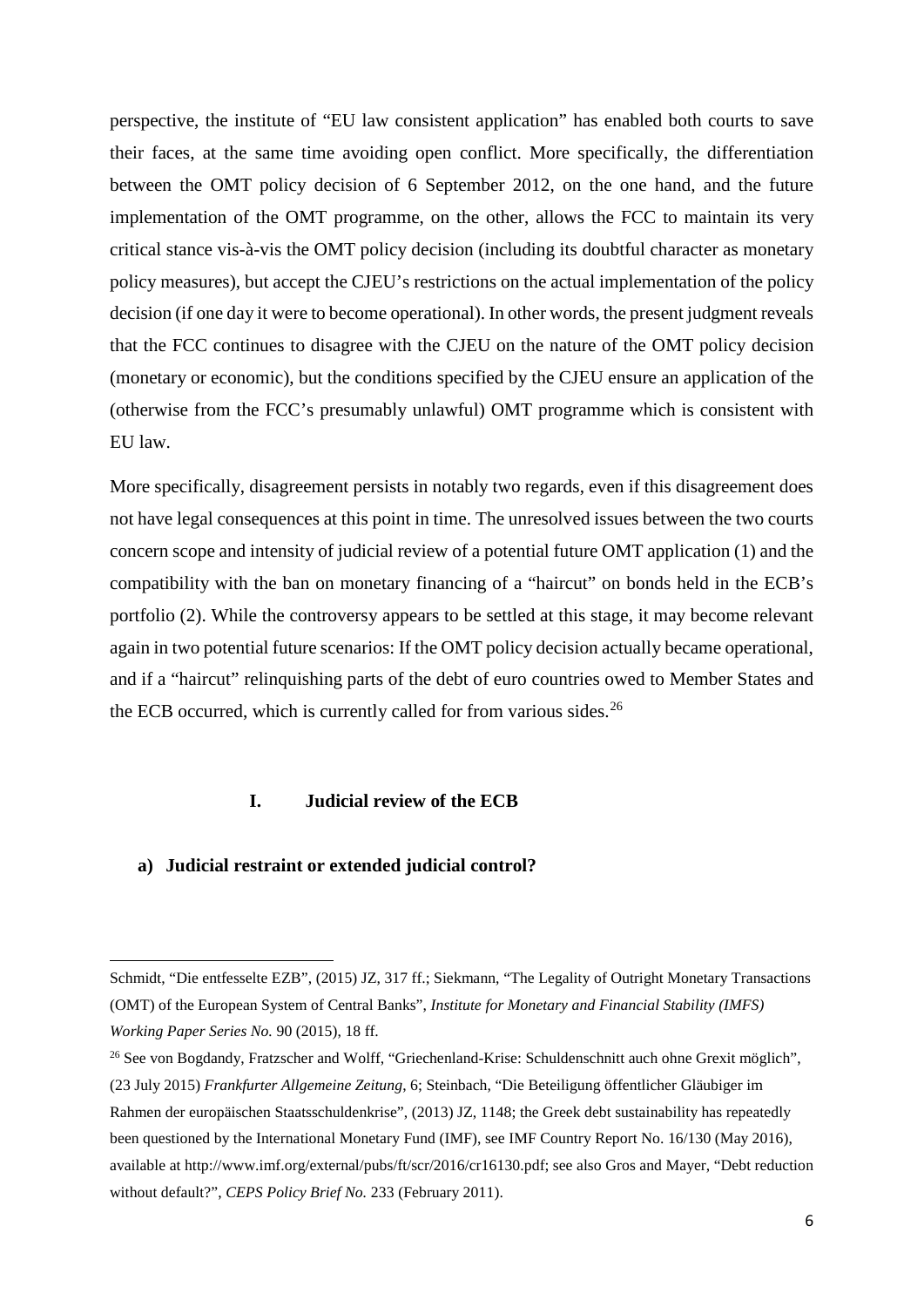Divergent views seem to persist between the two courts regarding the scope of judicial review once the OMT programme is activated. This refers to the discretionary leeway granted to the ECB, which in turn determines the scope of judicial review. A comprehensive and substantial review of the ECB's decision has been one of the central requirements specified by the FCC. The CJEU's *Gauweiler* judgment, however, rather indicates a significant "judicial restraint" of the Court: It was precisely the ECB's monetary policy assessment, $^{27}$  $^{27}$  $^{27}$  based on the bond spreads dissociated from fundamental variables,<sup>[28](#page-8-1)</sup> which led the CJEU to state that "it does not appear that that analysis of the economic situation of the euro area as at the date of the announcement of the programme in question is vitiated by a manifest error of assessment."[29](#page-8-2) The Court's restraint to limit its review to "manifest errors of assessment" corresponds to the fact that the monetary policy decisions are typically controversial in nature implying that the ECB enjoys "broad discretion" – in such situations the ECB can only be expected to "use its economic expertise and the necessary technical means at its disposal to carry out that analysis with all care and accuracy".<sup>[30](#page-8-3)</sup> Technical complexity and broad discretion accordingly lead the CJEU to review compliance with certain procedural standards only, that is, whether the ECB examined "carefully and impartially all the relevant elements of the situation in question and [gave] an adequate statement of the reasons for its decisions."<sup>[31](#page-8-4)</sup> To that end, the Court was able to undertake a review on the basis of the "press release, together with draft legal acts considered during the meeting of the Governing Council at which the press release was approved".<sup>[32](#page-8-5)</sup>

The CJEU's specification of the scope of judicial review had remained apodictic and without reference to its well-established line of jurisprudence, leaving without specification the quality of the reasons given by the ECB and which procedural guarantees it would require from the ECB.<sup>[33](#page-8-6)</sup> By contrast, the FCC elaborated on the doctrinal basis of judicial review in the

<span id="page-8-0"></span><sup>27</sup> Case C-62/14, *Gauweiler and Others*, para. 73.

<span id="page-8-1"></span><sup>28</sup> Case C-62/14, *Gauweiler and Others*, para. 72.

<span id="page-8-2"></span><sup>29</sup> Case C-62/14, *Gauweiler and Others*, para. 74.

<span id="page-8-3"></span><sup>30</sup> Case C-62/14, *Gauweiler and Others*, para. 75.

<span id="page-8-4"></span><sup>31</sup> Case C-62/14, *Gauweiler and Others*, para. 69.

<span id="page-8-5"></span><sup>32</sup> Case C-62/14, *Gauweiler and Others*, para. 71; on the relevance of the reasons provided for the OMT programme, see Villalón, Case C-62/14, *Gauweiler and Others*, ECLI:EU:C:2015:7, para. 164ff. – Opinion in Gauweiler; in general on the duty to give reasons Case 24/62, *Germany v. Commission,* ECLI:EU:C:1963:14, 155, and Case C-164/98 P, *DIR International Film and Others v. Commission*, ECLI:EU:C:2000:48, para. 33.

<span id="page-8-6"></span><sup>33</sup> Case C-62/14, *Gauweiler and Others*, para. 41; on the scope of discretion, see also Heun, "Eine verfassungswidrige Verfassungsgerichtsentscheidung - der Vorlagebeschluss des BVerfG vom 14.1.2014",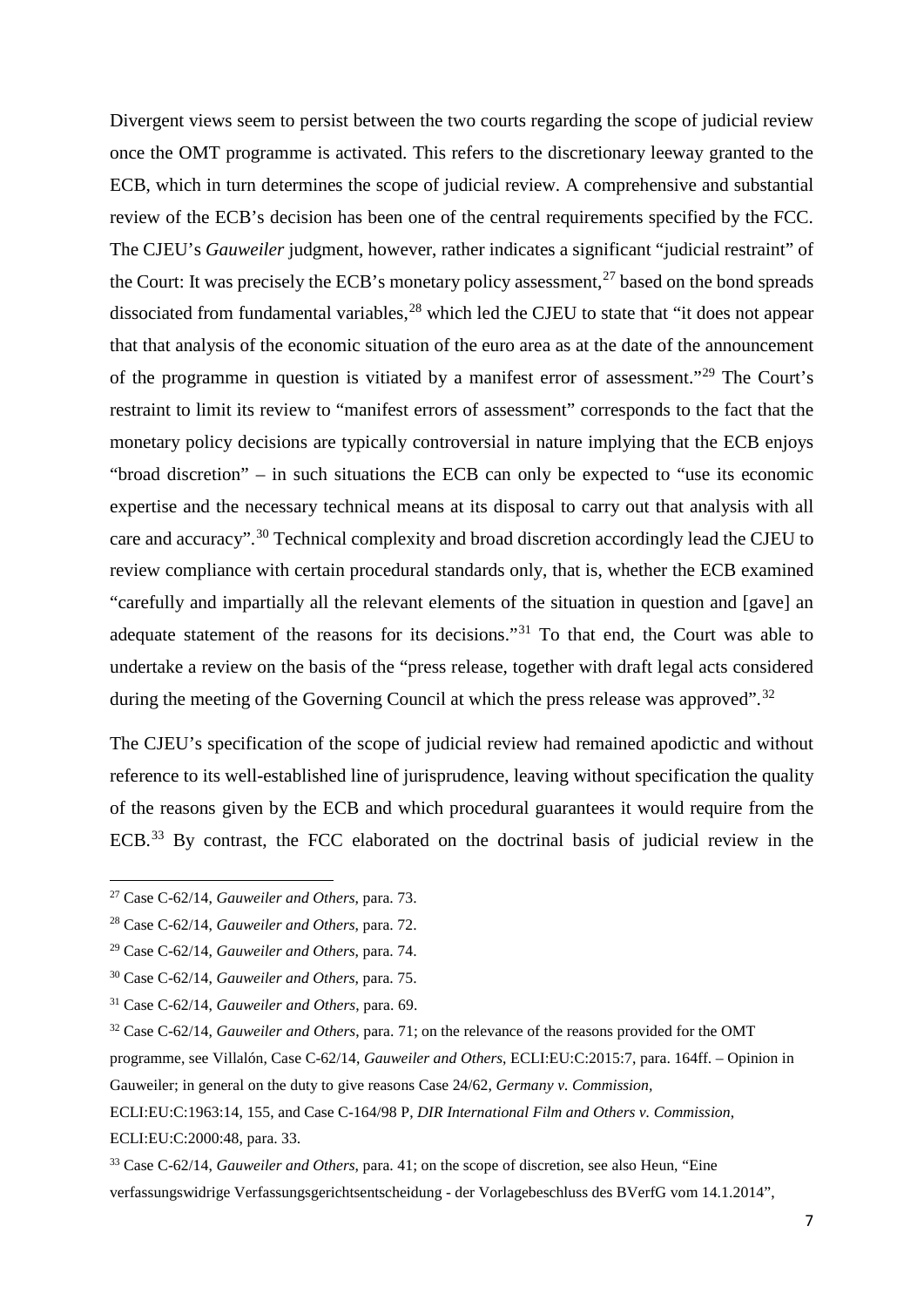jurisprudence of the CJEU – it extensively quotes the CJEU's previous jurisprudence underpinning the wide scope of manoeuvre granted to EU institutions.<sup>[34](#page-9-0)</sup> However, the FCC then turns to argue that the specific constitutional and EU law provision would require an extended judicial control of the ECB. In particular, the FCC points to the risks associated with "a generous acceptance of alleged objectives"<sup>[35](#page-9-1)</sup> (i.e., the monetary policy objective of the ECB) and the reduction of judicial review – this could lead to an impermissible disposition of EU institution over their competences granted under the Treaties.<sup>[36](#page-9-2)</sup>

# **b) The compensatory function of judicial review for limited legitimacy**

The FCC puts forward two arguments underlining its request for an extensive judicial review, both of which are rooted in the democratic principle: the principle of conferral of powers<sup>[37](#page-9-3)</sup> and the reduced level of legitimacy due to the independence of the ECB.<sup>[38](#page-9-4)</sup> The Court characterizes the principle of conferral of powers as performing a "function of intersection" between the national constitutional law requirements, on the one hand, and the "respect of national identity mandated by EU law", on the other hand. In this vein, the principle of conferral of powers provides the safeguard provided under EU law, which ensures what is nationally required by constitutional law. The FCC seems to consider the principle of conferral of powers and the democratic principle as communicating pipes: The more fundamental interests are concerned in the specific case, the more strictly the principle of conferral of powers should be applied and the more careful and intense the judicial control should be.<sup>[39](#page-9-5)</sup>

Similar considerations apply, in the FCC's view, to the ECB's reduced level of legitimacy.<sup>[40](#page-9-6)</sup> The FCC puts in judicial guise what has been dominating the political discussion for some time: the lack of democratic legitimacy of the ECB stands in contrast to the increasing power and authority this institution gained throughout the crisis.<sup>[41](#page-9-7)</sup> The tension results from the following observation: On the one hand, the ECB secures stable prices, thereby ensuring individual

<sup>(2014)</sup> JZ, 331, 334; on the judicial review, see Türk, *Judicial Review in EU Law* (Cheltenham, 2010), 137.

<span id="page-9-0"></span><sup>34</sup> BVerfG, judgment of 21 June 2016, 2 BvR 2728/13, para. 179.

<span id="page-9-1"></span><sup>35</sup> BVerfG, judgment of 21 June 2016, 2 BvR 2728/13, para. 184.

<span id="page-9-2"></span><sup>36</sup> BVerfG, judgment of 21 June 2016, 2 BvR 2728/13, para. 184.

<span id="page-9-3"></span><sup>37</sup> BVerfG, judgment of 21 June 2016, 2 BvR 2728/13, para. 184ff.

<span id="page-9-4"></span><sup>38</sup> BVerfG, judgment of 21 June 2016, 2 BvR 2728/13, para. 187ff.

<span id="page-9-5"></span><sup>39</sup> See BVerfG, judgment of 21 June 2016, 2 BvR 2728/13, para. 186.

<span id="page-9-6"></span><sup>40</sup> BVerfG, judgment of 21 June 2016, 2 BvR 2728/13, para. 187; on this discussion, see Scharpf, "Monetary

Union, Fiscal Crisis and the Preemption of Democracy", *LEQS Paper No.* 36/2011 (May 2011).

<span id="page-9-7"></span><sup>41</sup> See Amtenbrinck, *The Democratic Accountability of Central Banks* (Oxford, 1999), pp. 359 ff.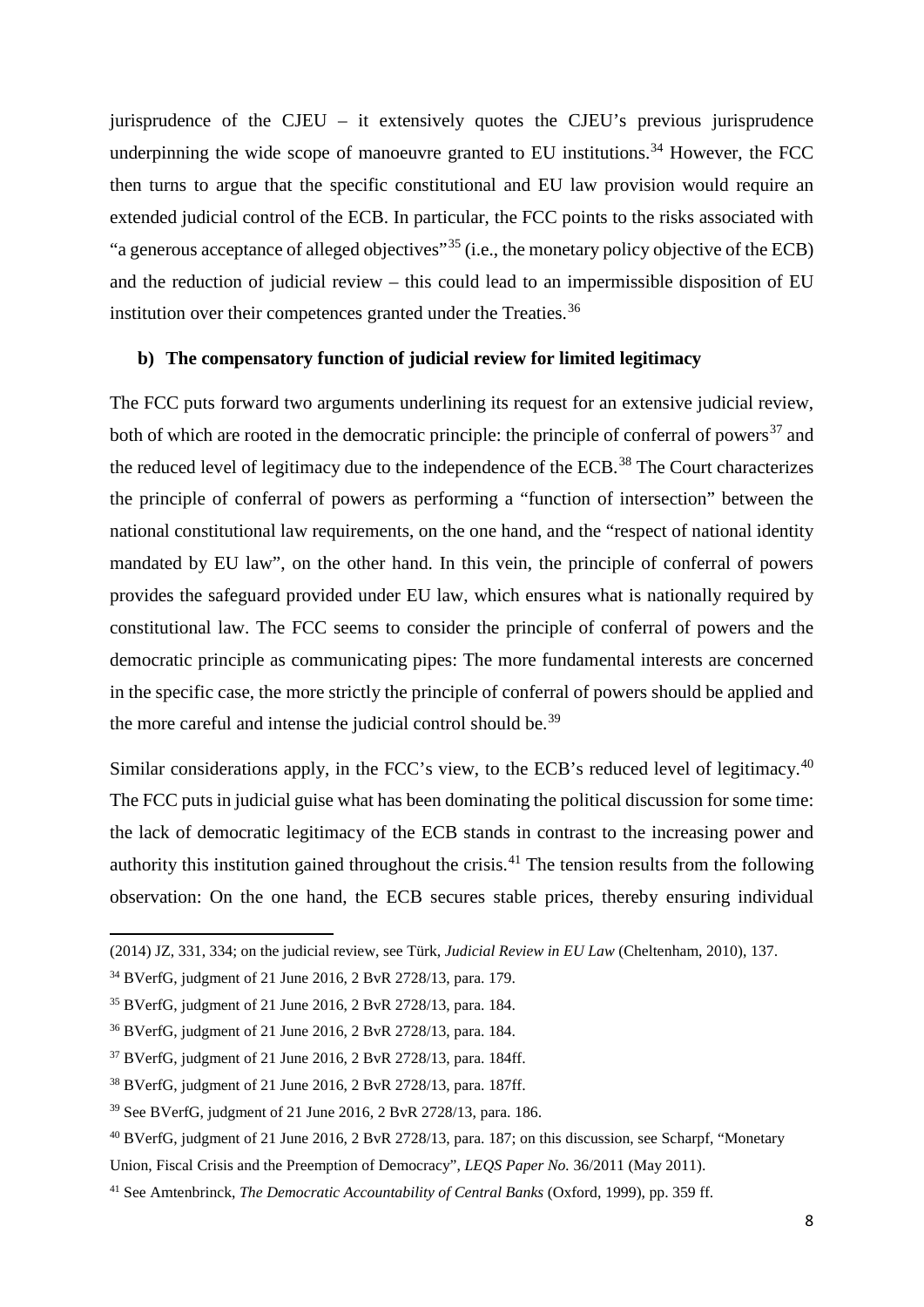freedoms and the functioning of public financial system. On the other hand, the ECB is not part of the chain of legitimacy and hierarchy and therefore not subject to the control of the legitimized organs. According to the FCC, this justifies a restrictive interpretation of ECB competences and the judicial review fulfills a compensatory function, "in order to mitigate the reduced level of legitimacy".[42](#page-10-0)

The FCC's stance on combining restrictive interpretation of competences and extended judicial review cannot hide the difficulties that will occur when operationalizing this standard. The independence of the ECB not only requires personal and substantive independence of the institution, <sup>[43](#page-10-1)</sup> but also entails that its decisions are not replaced by another institution (that might lack the specific economic expertise).<sup>[44](#page-10-2)</sup> As the CJEU has underscored,<sup>[45](#page-10-3)</sup> legality control can only be limited to the review of procedural guarantees – any further review of the substantial decision would encroach upon the core of the ECB's competence and violate its independence. Therefore, impartiality, careful analysis, an account of all the relevant elements of the situation in question and an adequate statement of the reasons for the ECB's decisions should all be among the basic procedural obligations subject to judicial review.<sup>[46](#page-10-4)</sup> However, unanimity among experts on the monetary policy decision and the relevant reasons is not a prerequisite – even a controversial decision in substance does not justify an extensive judicial review of the ECB's decision.[47](#page-10-5) Monetary policy decisions rarely concern issues of consensus among experts, as highlighted also by the fact that the principle of simple majority applies for monetary policy decisions in the ECB Council. A review of the reasons for monetary policy decision must thus be limited to manifestly erroneous, arbitrary or illogical assumptions or conclusions.

Against this backdrop, there continue to be different views of the two courts on the scope of judicial review. The present judgment of the FCC reveals a strong emphasis the court places on judicial control of the ECB. It almost seems as if the FCC wants to nail down the CJEU on a rigorous judicial control of a future application of the OMT policy decision. However, the

<span id="page-10-0"></span><sup>42</sup> BVerfG, judgment of 21 June 2016, 2 BvR 2728/13, para. 189.

<span id="page-10-1"></span><sup>43</sup> Siekmann, "Die Unabhängigkeit von EZB und Bundesbank nach geltendem Recht und dem Vertrag über eine Verfassung für Europa", *IMFS Working Paper Series No.* 2 (2006).

<span id="page-10-2"></span><sup>44</sup> Herrmann, "Die Bewältigung der Euro-Staatsschulden-Krise an den Grenzen des deutschen und europäischen Währungsverfassungsrechts", (2012) EuZW, 805, 811; Thiele, "Die EZB als fiskal- und wirtschaftspolitischer Akteur?", (2014) EuZW, 694, 696.

<span id="page-10-3"></span><sup>45</sup> Case C-62/14, *Gauweiler and Others*, para. 69.

<span id="page-10-4"></span><sup>46</sup> Case C-62/14, *Gauweiler and Others*, para. 69.

<span id="page-10-5"></span><sup>47</sup> Thiele, "Die EZB als fiskal- und wirtschaftspolitischer Akteur?", (2014) EuZW, 694, 696.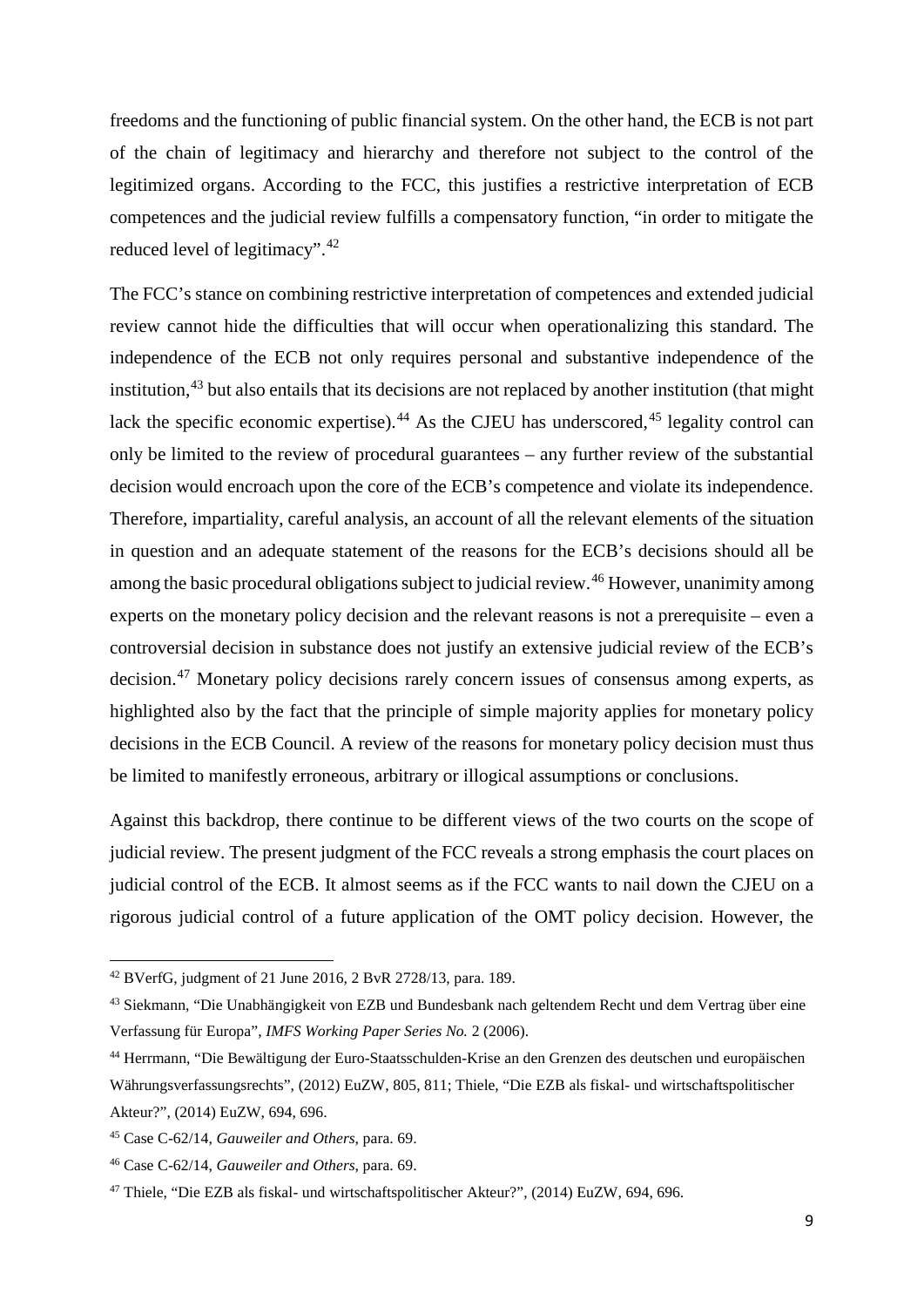CJEU, in *Gauweiler*, had made only some general references to judicial review, [48](#page-11-0) but did not reveal a similarly strict stance on the control of the ECB. By contrast, the FCC requested on two occasions in its judgment<sup>[49](#page-11-1)</sup> that the ECB's "assessment of the monetary policy situation",  $50$ preceding an activation of the OMT programme, must be subject to judicial review – a point that the CJEU had not explicitly referred to. In fact, the FCC's request amounts to a control of the ECB's motivation with the aim to distinguish between permissible monetary policy objectives and impermissible economic policy considerations. Hence, if OMT were eventually implemented in the future, the divergent views of FCC and CJEU on the scope of judicial control of the ECB's decision and its reasoning would come to the forefront again. Not only because of the obvious difficulties that a control of (technical complex) motivation would pose to legal judges (let alone the additional complexities due to the institutionalized character of the decisions), but it is also plausible to respect the discretionary space of the ECB, with regard to monetary policy, and to limit judicial review to basic procedural guarantees and the compliance with the safeguards specified by the CJEU and accepted by the FCC.<sup>[51](#page-11-3)</sup>

### **II. The "haircut" as the next issue of conflict?**

In light of the ongoing discussions concerning a "haircut" on Greek debt, new controversies are likely to emerge.<sup>[52](#page-11-4)</sup> In May 2016, the International Monetary Fund repeated its doubts regarding the debt sustainability of Greece and claimed the indispensability of a "haircut". [53](#page-11-5) While the "haircut" is likely to be in violation of the no-bailout principle of Article 125 TFEU,<sup>[54](#page-11-6)</sup> the present judgment of the FCC raises new questions regarding the role of the ECB and the government bonds in its portfolio – this has to be assessed in view of the ban on monetary

<span id="page-11-0"></span><sup>48</sup> Case C-62/14, *Gauweiler and Others*, para. 41, 69.

<span id="page-11-1"></span><sup>49</sup> BVerfG, judgment of 21 June 2016, 2 BvR 2728/13, para. 194, 195.

<span id="page-11-2"></span><sup>50</sup> Case C-62/14, *Gauweiler and Others*, para. 83.

<span id="page-11-3"></span><sup>51</sup> See the enumeration in BVerfG, judgment of 21 June 2016, 2 BvR 2728/13, para. 199.

<span id="page-11-4"></span><sup>52</sup> On the discussion on the "haircut", see Fn. 12 above.

<span id="page-11-5"></span><sup>53</sup> IWF, IMF Country Report No. 16/130 (Mai 2016), available at

http://www.imf.org/external/pubs/ft/scr/2016/cr16130.pdf; on the previous "haircut" on private debt see Witte,

<sup>&</sup>quot;The Greek Bond Haircut", 9 *Manchester J. Int'l Econ. L.* (2012), 307; Zettelmeyer et al., "The Greek Debt Restructuring: An Autopsy", 28 *Economic Policy* (2013), 513.

<span id="page-11-6"></span><sup>54</sup> Comprehensively, Steinbach, "The 'Haircut' of Public Creditors under EU Law", 12 *European Constitutional Law Review* (2016), 223-239.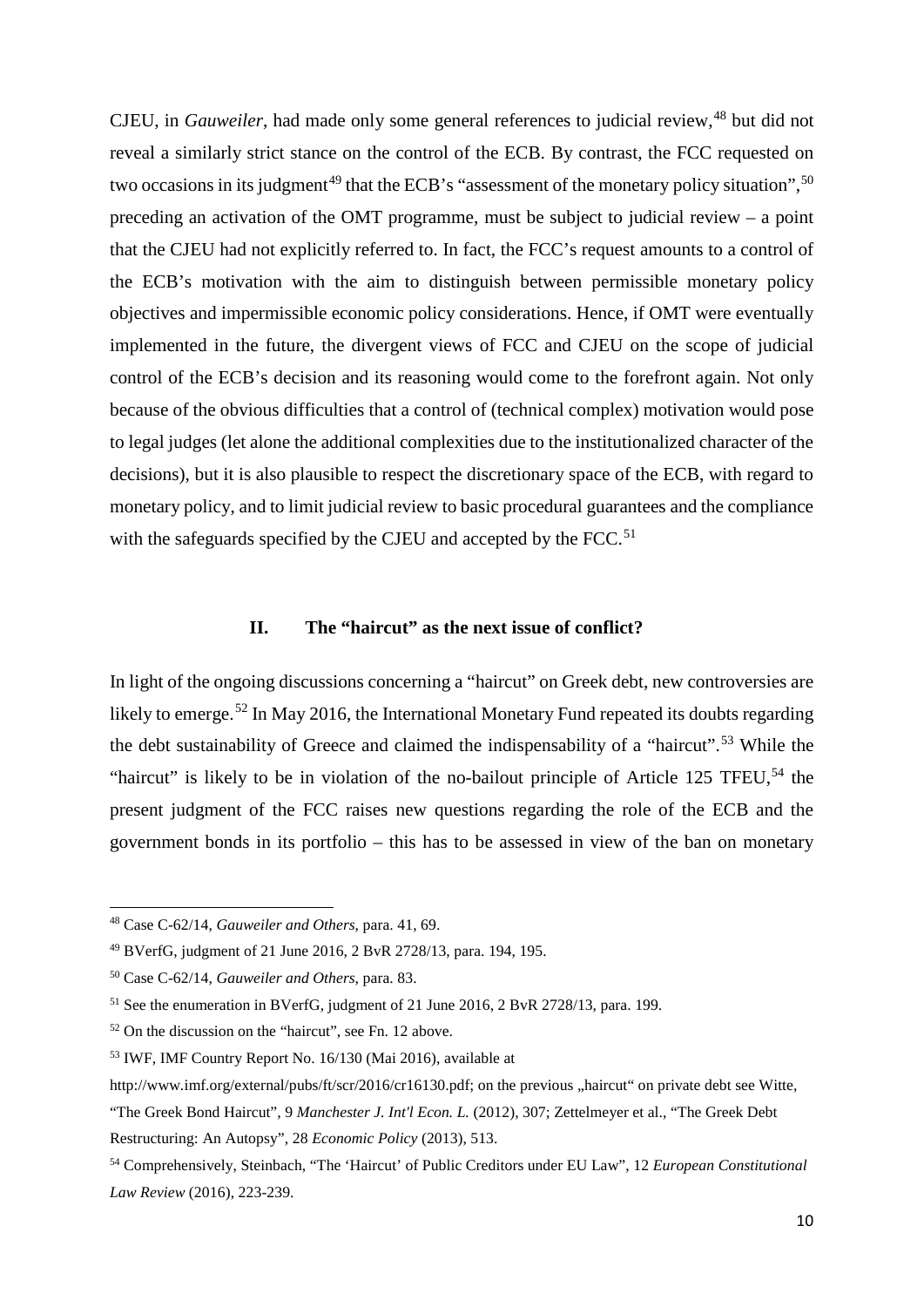financing laid down in Article 123 TFEU. The FCC makes clear that it considers a "haircut" to be in conflict with this prohibition.<sup>[55](#page-12-0)</sup>

In its preceding decision on Gauweiler, the CJEU established high hurdles for a "haircut". Even if one recognizes the wide margin of discretion of the ECB, the CJEU stresses that bond purchases must strictly be motivated by monetary policy considerations<sup>[56](#page-12-1)</sup> excluding fiscal policy objectives.<sup>[57](#page-12-2)</sup> Even if the bonds' loss in value constitutes a typical market risk,<sup>[58](#page-12-3)</sup> the high debt burden would have to impair the monetary transmission mechanism in order for a "haircut" to be necessary for monetary policy reasons. However, the current debate about the "haircut" seems to be informed by fiscal policy considerations rather than by monetary policy concerns.<sup>[59](#page-12-4)</sup>

General-Advocate *Villalón* has been very explicit on this issue: Compatibility of a "haircut" with Article 123 TFEU can only be considered provided that the "ECB will not actively contribute to bringing about a restructuring but will seek to recover in full the claim securitised on the bond."[60](#page-12-5) This statement must apply particularly pertaining to "haircuts" driven by fiscal policy reasons. In light of the currently discussed scenarios of a debt cut, the question is what the term "actively contribute" of the ECB would mean with a view to the Collective Action Clauses" (CAC), which were introduced during the crisis. Greece introduced these bonds during the crisis to the effect that an agreement of 67 per cent of the creditors would suffice to implement a haircut binding on all creditors (while the ECB was excluded from that effect).<sup>[61](#page-12-6)</sup> Moreover, the ESM Treaty made compulsory CAC for future issuance of bonds.<sup>[62](#page-12-7)</sup> In future, one potential scenario is that the ECB, holding less than 25 per cent of the government bonds concerned, would not be in a position to block a vote on the "haircut". In this scenario, the term "active contribution" becomes relevant – the ECB would be obliged to vote against such

<span id="page-12-0"></span><sup>55</sup> BVerfG, judgment of 21 June 2016, 2 BvR 2728/13, para. 204.

<span id="page-12-1"></span><sup>56</sup> Case C-62/14, *Gauweiler and Others*, para. 62.

<span id="page-12-2"></span><sup>57</sup> See also Schorkopf, *Legal Opinion prepared for the ECB* (16 January 2013), 52.

<span id="page-12-3"></span><sup>58</sup> Case C-62/14, *Gauweiler and Others*, para. 125.

<span id="page-12-4"></span><sup>59</sup> IWF, Greece, IMF Country Report No. 15/165 (26 June 2015), available at

www.imf.org/external/pubs/ft/scr/2015/cr15165.pdf.

<span id="page-12-5"></span><sup>60</sup> Villalón, Case C-62/14, *Opinion in Gauweiler and Others*, ECLI:EU:C:2015:7, para. 235.

<span id="page-12-6"></span><sup>61</sup> Zettelmeyer et al., "The Greek Debt Restructuring: An Autopsy", 28 *Economic Policy* (2013), 513, 550, 554.

<span id="page-12-7"></span> $62$  This has been based on the conclusion drawn at the European Council on 24/25 March 2011, which then had been further developed by the Economic and Financial Committee (EFC) on 18 November 2011. See europa.eu/efc/sub\_committee/cac/cac\_2012/index\_en.htm.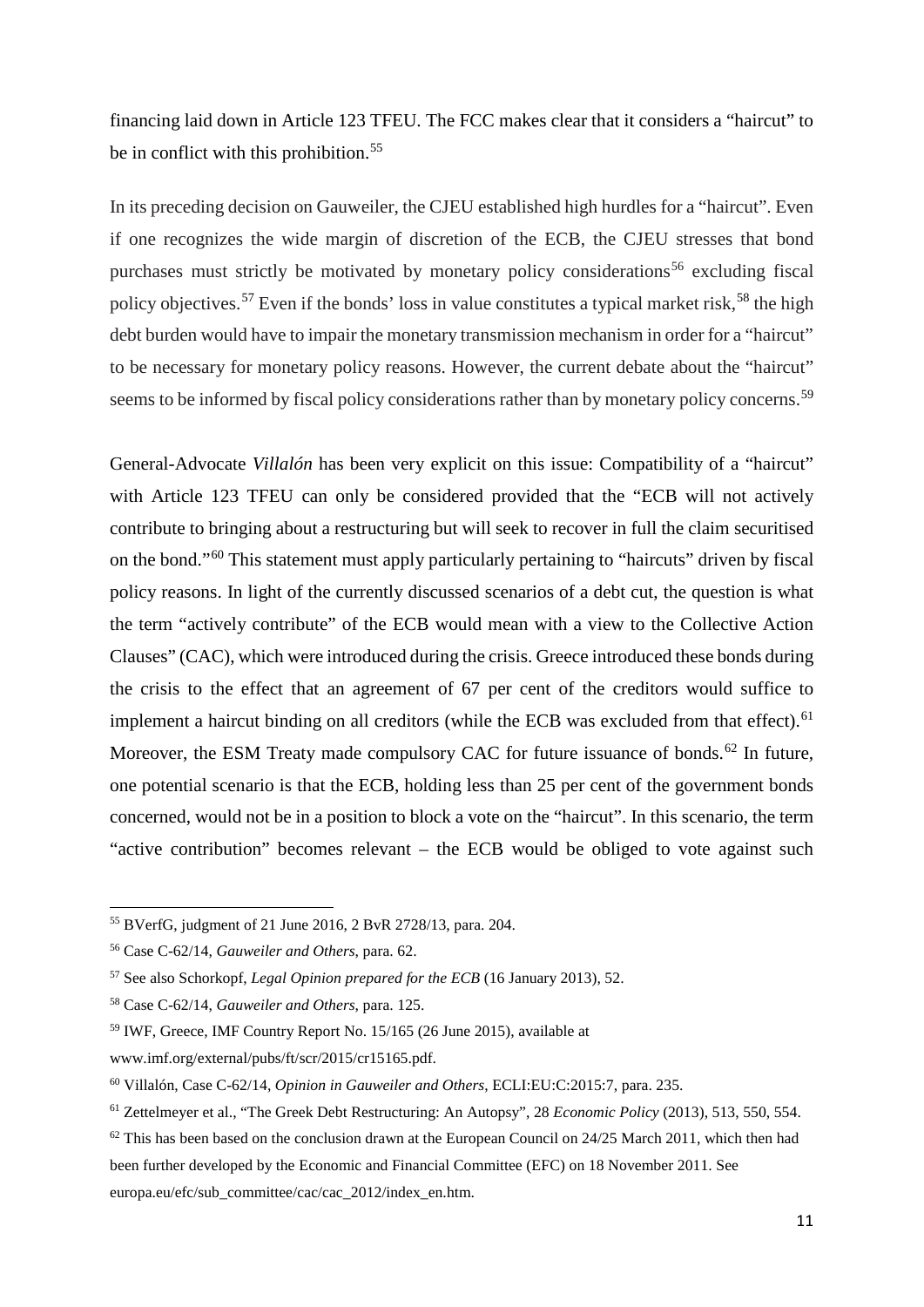"haircut", even if it would have to accept it under the described conditions. In this vein, the FCC refers to the assurances made by the ECB in the proceedings before the FCC that it would not give its consent to a "haircut". [63](#page-13-0)

## **III. Conclusions**

The widely feared confrontation between CJEU and FCC was finally averted. Legally, this became possible by way of distinguishing between the basic OMT policy decision and the future acts implementing the programme: While the recent FCC judgment reveals that it continues to disagree with the CJEU on the lawfulness of the OMT policy decision, the legal institute of EU law consistent application of a legal act paves the way of compromise – the restrictive safeguards specified by the CJEU suffice from the FCC's perspective to apply the (otherwise illegal) OMT policy decision in conformity with EU law. However, this distinction may just have shifted the conflict between the two courts in the future, namely until the OMT programme actually becomes operational one day. This is particularly possible because the courts have divergent views of the scope and standards of judicial review to which monetary policy decision of the ECB should be subject to. The FCC sets high expectations for judicial control – it would not only ask to review compliance with the specific safeguard measures, but would also request the CJEU to enter into an extensive review of the ECB's monetary policy assessment, an exercise that would ultimately not be compatible with the well-founded wide discretionary space of the ECB. In any case, even rigorous control of the monetary policy decision would have to recognize that the ECB's decision has (until today) been backed by relevant empirical economic literature, so that there would at least be no ground for finding a manifest erroneous assessment.

Most market observers believe that OMT will ever be activated. The mere announcement of the OMT policy decision in September 2012 contributed to a significant decline of market turbulences. It is more likely both politics and courts would at some point be confronted with a Greek "haircut" – the no-bailout principle and the ban on monetary financing offer very limited legal space for the cutting of debt. An involvement of the ECB would be feasible only if the "haircut" were motivated by monetary policy grounds, excluding primarily fiscal-policy

<span id="page-13-0"></span><sup>63</sup> BVerfG, judgment of 21 June 2016, *Gauweiler and Others*, 2 BvR 2728/13, para. 204; see also Zilioli, "The ECB's powers and institutional role in the financial crisis", 23 MJ (2016), 171, 176.